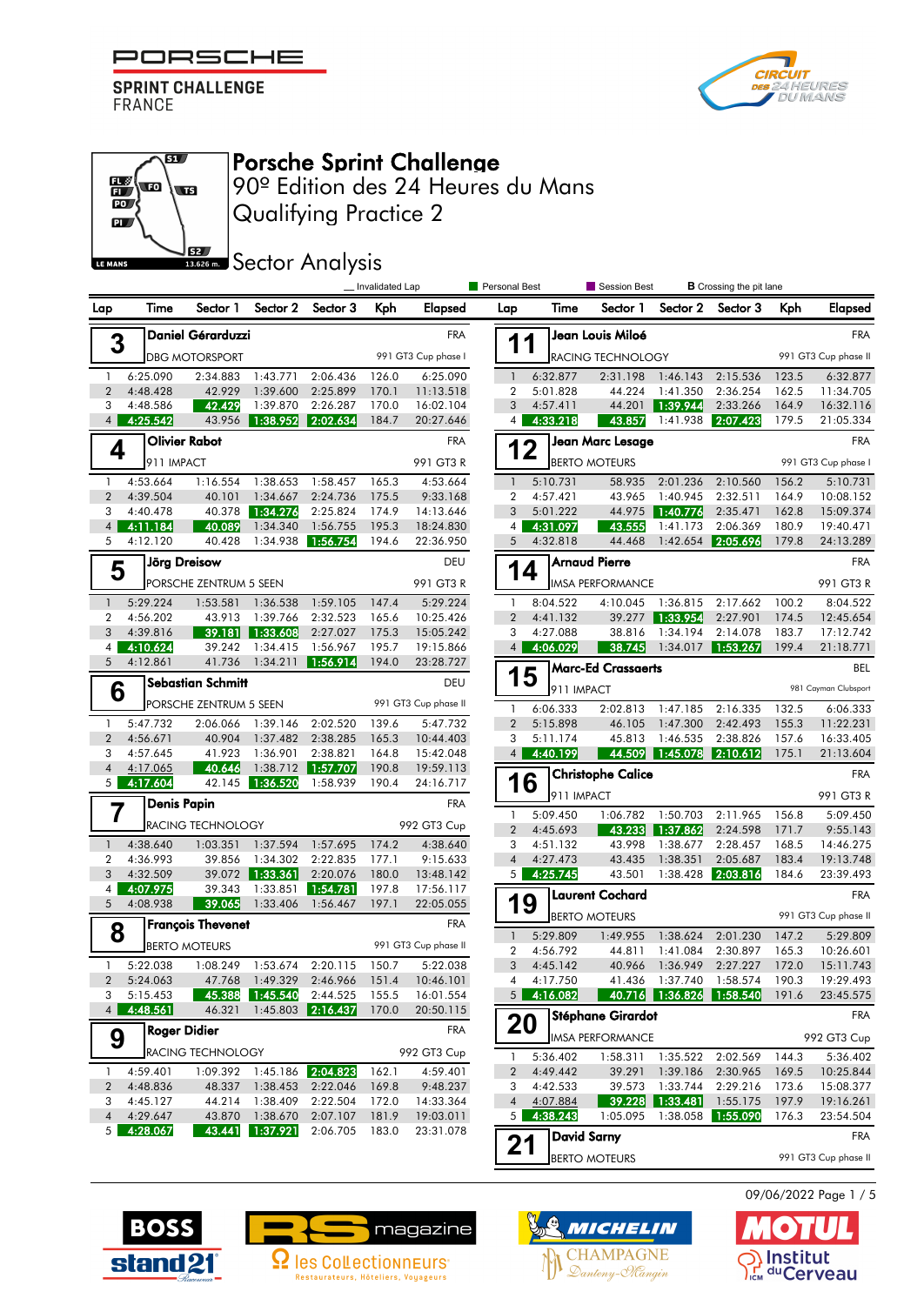



#### எ  $\mathbb{E}\left($  to **ST**  $\mathbf{D}$  $\mathbf{p}$ **S2** LE MANS

# Porsche Sprint Challenge

Qualifying Practice 2 90º Edition des 24 Heures du Mans

### **SECOLOGY** Analysis

|                     |                      |                            |                             |                            | _ Invalidated Lap |                        | <b>Personal Best</b> |                  | Session Best            |                   | <b>B</b> Crossing the pit lane |       |             |
|---------------------|----------------------|----------------------------|-----------------------------|----------------------------|-------------------|------------------------|----------------------|------------------|-------------------------|-------------------|--------------------------------|-------|-------------|
| Lap                 | Time                 | Sector 1                   | Sector 2                    | Sector 3                   | Kph               | Elapsed                | Lap                  | Time             | Sector 1                | Sector 2          | Sector 3                       | Kph   | Elapsed     |
| $\overline{1}$      | 5:25.848             | 1:45.850                   | 1:37.809                    | 2:02.189                   | 148.9             | 5:25.848               | 3                    | 4:52.414         | 42.044                  | 1:36.136          | 2:34.234                       | 167.8 | 16:27.412   |
| $\overline{2}$<br>3 | 4:44.473             | 42.082                     | 1:36.201                    | 2:26.190                   | 172.4             | 10:10.321              | 4                    | 4:23.833         | 42.202                  | 1:36.396          | 2:05.235                       | 185.9 | 20:51.245   |
| 4                   | 4:45.707<br>4:17.855 | 42.151<br>40.553           | 1:36.930<br>1:36.967        | 2:26.626<br>2:00.335       | 171.7<br>190.2    | 14:56.028<br>19:13.883 | 30                   |                  | <b>Philippe Bonnel</b>  |                   |                                |       | <b>BEL</b>  |
| 5 <sup>5</sup>      | 4:17.227             | 40.567                     | 1:36.525                    | 2:00.135                   | 190.7             | 23:31.110              |                      |                  | <b>BERTO MOTEURS</b>    |                   |                                |       | 992 GT3 Cup |
|                     |                      | Jean Philippe Gambaro      |                             |                            |                   | <b>FRA</b>             | 1                    | 4:39.694         | 53.649                  | 1:41.208          | 2:04.837                       | 173.5 | 4:39.694    |
| 22                  |                      |                            |                             |                            |                   |                        | $\overline{2}$       | 4:47.846         | 42.331                  | 1:38.049          | 2:27.466                       | 170.4 | 9:27.540    |
|                     | <b>CLRT</b>          |                            |                             |                            |                   | 992 GT3 Cup            | 3                    | 4:47.355         | 42.861                  | 1:38.484          | 2:26.010                       | 170.7 | 14:14.895   |
| $\mathbf{1}$        | 4:23.263             | 46.168                     | 1:39.260                    | 1:57.835                   | 184.3             | 4:23.263               | $\overline{4}$       | 4:20.095         | 41.461                  | 1:37.246          | 2:01.388                       | 188.6 | 18:34.990   |
| $\overline{2}$<br>3 | 4:37.086<br>4:34.538 | 38.620<br>38.533           | 1:33.628<br>1:33.332        | 2:24.838<br>2:22.673       | 177.0<br>178.7    | 9:00.349<br>13:34.887  | 5 <sup>1</sup>       | 4:18.836         | 41.081                  | 1:36.074          | 2:01.681                       | 189.5 | 22:53.826   |
| $\overline{4}$      | 4:05.003             | 38.720                     | 1:33.396                    | 1:52.887                   | 200.2             | 17:39.890              | 32                   |                  | Mohammad J. Alkazemi    |                   |                                |       | <b>KWT</b>  |
| 5                   | 4:05.832             | 38.871                     | 1:33.250                    | 1:53.711                   | 199.5             | 21:45.722              |                      | <b>ID RACING</b> |                         |                   |                                |       | 992 GT3 Cup |
|                     |                      | <b>Bernard Coisne</b>      |                             |                            |                   | <b>FRA</b>             | $\mathbf{1}$         | 6:26.043         | 2:41.253                | 1:38.267          | 2:06.523                       | 125.7 | 6:26.043    |
| 23                  |                      |                            |                             |                            |                   | 981 Cayman Clubsport   | 2                    | 4:41.387         | 40.897                  | 1:34.988          | 2:25.502                       | 174.3 | 11:07.430   |
|                     |                      | <b>TINSEAU RACING</b>      |                             |                            |                   |                        | 3                    | 4:42.145         | 40.241                  | 1:34.888          | 2:27.016                       | 173.9 | 15:49.575   |
| $\mathbf{1}$        | 5:12.473             | 1:14.389                   | 1:48.043                    | 2:10.041                   | 155.3             | 5:12.473               | $\overline{4}$       | 4:14.305         | 41.833                  | 1:34.469          | 1:58.003                       | 192.9 | 20:03.880   |
| 2 <sub>1</sub><br>3 | 5:00.768             | 43.451<br>43.797           | 1:44.104<br>1:43.189        | 2:33.213<br>2:34.835       | 163.1             | 10:13.241<br>15:15.062 |                      |                  | <b>Thierry Blaise</b>   |                   |                                |       | <b>FRA</b>  |
| 4                   | 5:01.821<br>4:38.891 | 45.103                     | 1:44.652                    | 2:09.136                   | 162.5<br>175.9    | 19:53.953              | 33                   | <b>CLRT</b>      |                         |                   |                                |       | 992 GT3 Cup |
|                     |                      | Michael Blanchemain        |                             |                            |                   | <b>FRA</b>             | $\mathbf{1}$         | 5:07.657         | 1:17.481                | 1:41.662          | 2:08.514                       | 157.7 | 5:07.657    |
| 24                  |                      |                            |                             |                            |                   |                        | $\overline{2}$       | 4:40.455         | 43.534                  | 1:37.221          | 2:19.700                       | 174.9 | 9:48.112    |
|                     |                      | <b>TINSEAU RACING</b>      |                             |                            |                   | 992 GT3 Cup            | 3                    | 4:41.417         | 42.310                  | 1:36.960          | 2:22.147                       | 174.3 | 14:29.529   |
| $\mathbf{1}$        | 6:19.752             | 2:38.065                   | 1:38.456                    | 2:03.231                   | 127.8             | 6:19.752               | 4                    | 4:23.626         | 42.277                  | 1:36.844          | 2:04.505                       | 186.1 | 18:53.155   |
| 2                   | 4:38.402             | 40.406                     | 1:36.605                    | 2:21.391                   | 176.2             | 10:58.154              | 5 <sup>1</sup>       | 4:21.605         | 42.624                  | 1:36.235          | 2:02.746                       | 187.5 | 23:14.760   |
| 3<br>4              | 4:44.793<br>4:16.929 | 40.064<br>40.405           | 1:36.556<br>1:36.578        | 2:28.173<br>1:59.946       | 172.2<br>190.9    | 15:42.947<br>19:59.876 | 34                   |                  | <b>Gabriele Rindone</b> |                   |                                |       | <b>LUX</b>  |
| 5                   | 4:13.780             | 40.713                     | 1:34.645                    | 1:58.422                   | 193.3             | 24:13.656              |                      |                  | <b>MANTHEY RACING</b>   |                   |                                |       | 992 GT3 Cup |
|                     |                      | Guillaume Bedra            |                             |                            |                   | <b>FRA</b>             | $\mathbf{1}$         | 4:52.848         | 1:10.139                | 1:41.703          | 2:01.006                       | 165.7 | 4:52.848    |
| 25                  |                      |                            |                             |                            |                   |                        | $\overline{2}$       | 4:38.685         | 39.706                  | 1:33.399          | 2:25.580                       | 176.0 | 9:31.533    |
|                     |                      | <b>BERTO MOTEURS</b>       |                             |                            |                   | 991 GT3 Cup phase I    | 3                    | 4:38.941         | 39.551                  | 1:33.978          | 2:25.412                       | 175.9 | 14:10.474   |
| $\mathbf{1}$        | 5:23.284             | 1:03.508                   | 1:57.592                    | 2:22.184                   | 150.1             | 5:23.284               | $\overline{4}$       | 4:07.123         | 38.783                  | 1:33.281          | 1:55.059                       | 198.5 | 18:17.597   |
| $\overline{2}$<br>3 | 5:18.400<br>5:06.994 | 47.552<br>47.248           | 1:46.642<br>1:46.848        | 2:44.206<br>2:32.898       | 154.1<br>159.8    | 10:41.684<br>15:48.678 | 5                    | 4:11.013         | 40.523                  | 1:33.943          | 1:56.547                       | 195.4 | 22:28.610   |
| 4 <sup>1</sup>      | 4:47.827             | 48.426                     | 1:45.747                    | 2:13.654                   | 170.4             | 20:36.505              | 35                   |                  | <b>Fuad Sawaya</b>      |                   |                                |       | <b>USA</b>  |
|                     |                      | Michael De Cock            |                             |                            |                   | BEL                    |                      |                  | <b>MANTHEY RACING</b>   |                   |                                |       | 992 GT3 Cup |
| 27                  |                      |                            |                             |                            |                   |                        | $\mathbf{1}$         | 5:28.790         | 1:48.818                | 1:37.573          | 2:02.399                       | 147.6 | 5:28.790    |
|                     | 911 IMPACT           |                            |                             |                            |                   | 991 GT3 Cup phase II   | $\overline{2}$       | 5:21.372         | 44.063                  | 1:57.116          | 2:40.193                       | 152.6 | 10:50.162   |
| $\mathbf{1}$        | 5:38.078             | 1:52.641                   | 1:42.205                    | 2:03.232                   | 143.6             | 5:38.078               | 3                    | 4:47.061         | 41.116                  | 1:34.513          | 2:31.432                       | 170.9 | 15:37.223   |
| $\overline{2}$      | 4:55.171             | 42.262                     | 1:39.432                    | 2:33.477                   | 166.2             | 10:33.249              | $\overline{4}$       | 4:09.713         |                         | 40.011 1:34.169   | 1:55.533                       | 196.4 | 19:46.936   |
| 3<br>$\overline{4}$ | 4:56.616<br>4:24.595 | 42.349<br>42.015           | 1:39.688<br>1:39.249        | 2:34.579<br>2:03.331       | 165.4<br>185.4    | 15:29.865<br>19:54.460 | 5                    | 4:17.507         | 40.816                  | 1:38.415          | 1:58.276                       | 190.5 | 24:04.443   |
| 5 <sub>1</sub>      | 4:21.993             | 42.201                     | 1:39.022                    | 2:00.770                   | 187.2             | 24:16.453              | 36                   |                  | Alexander Schwarzer     |                   |                                |       | DEU         |
|                     |                      | Jean Glorieux              |                             |                            |                   | BEL                    |                      |                  | MANTHEY RACING          |                   |                                |       | 992 GT3 Cup |
| 28                  |                      |                            |                             |                            |                   |                        | $\mathbf{1}$         | 4:50.001         |                         |                   | 1:09.659 1:38.086 2:02.256     | 167.3 | 4:50.001    |
|                     |                      | MARTINET BY ALMERAS        |                             |                            |                   | 992 GT3 Cup            |                      | 2 4:38.456       |                         | 39.653 1:34.139   | 2:24.664                       | 176.2 | 9:28.457    |
| $\mathbf{1}$        | 4:39.768             |                            |                             | 1:07.157 1:37.899 1:54.712 | 173.5             | 4:39.768               |                      | 3 4:41.034       |                         |                   | 41.790 1:34.401 2:24.843       | 174.5 | 14:09.491   |
| $\mathbf{2}$        | 4:33.817             |                            | 39.005 1:33.469             | 2:21.343                   | 179.1             | 9:13.585               | 4 <sup>1</sup>       | 4:06.798         |                         |                   |                                | 198.8 | 18:16.289   |
| 3<br>$\overline{4}$ | 4:31.841<br>4:03.066 | 38.538                     | 38.602 1:32.160<br>1:32.320 | 2:21.079<br>1:52.208       | 180.4<br>201.8    | 13:45.426<br>17:48.492 | 5                    | 4:08.778         | 39.358                  |                   | 1:34.118 1:55.302              | 197.2 | 22:25.067   |
|                     | $5$ 4:02.869         | 38.466                     | 1:32.511                    | 1:51.892                   | 202.0             | 21:51.361              | 37                   |                  | Luc Vanderfeesten       |                   |                                |       | <b>BEL</b>  |
|                     |                      | <b>Julien Froment</b>      |                             |                            |                   | FRA                    |                      |                  | <b>MANTHEY RACING</b>   |                   |                                |       | 992 GT3 Cup |
| 29                  |                      |                            |                             |                            |                   |                        | $\mathbf{1}$         | 5:33.148         |                         | 1:53.007 1:38.717 | 2:01.424                       | 145.7 | 5:33.148    |
|                     |                      | <b>MARTINET BY ALMERAS</b> |                             |                            |                   | 992 GT3 Cup            | 2                    | 4:59.078         |                         | 41.845 1:41.166   | 2:36.067                       | 164.0 | 10:32.226   |
| $\mathbf{1}$        | 6:44.137             | 2:57.501                   |                             | 1:38.725 2:07.911          | 120.1             | 6:44.137               | 3 <sup>1</sup>       | 4:53.230         |                         | 40.862 1:36.076   | 2:36.292                       | 167.3 | 15:25.456   |
| $\mathbf{2}$        | 4:50.861             |                            | 41.343 1:38.553 2:30.965    |                            | 168.6             | 11:34.998              | 4                    | 4:16.335         |                         |                   | 40.591 1:36.501 1:59.243       | 191.4 | 19:41.791   |







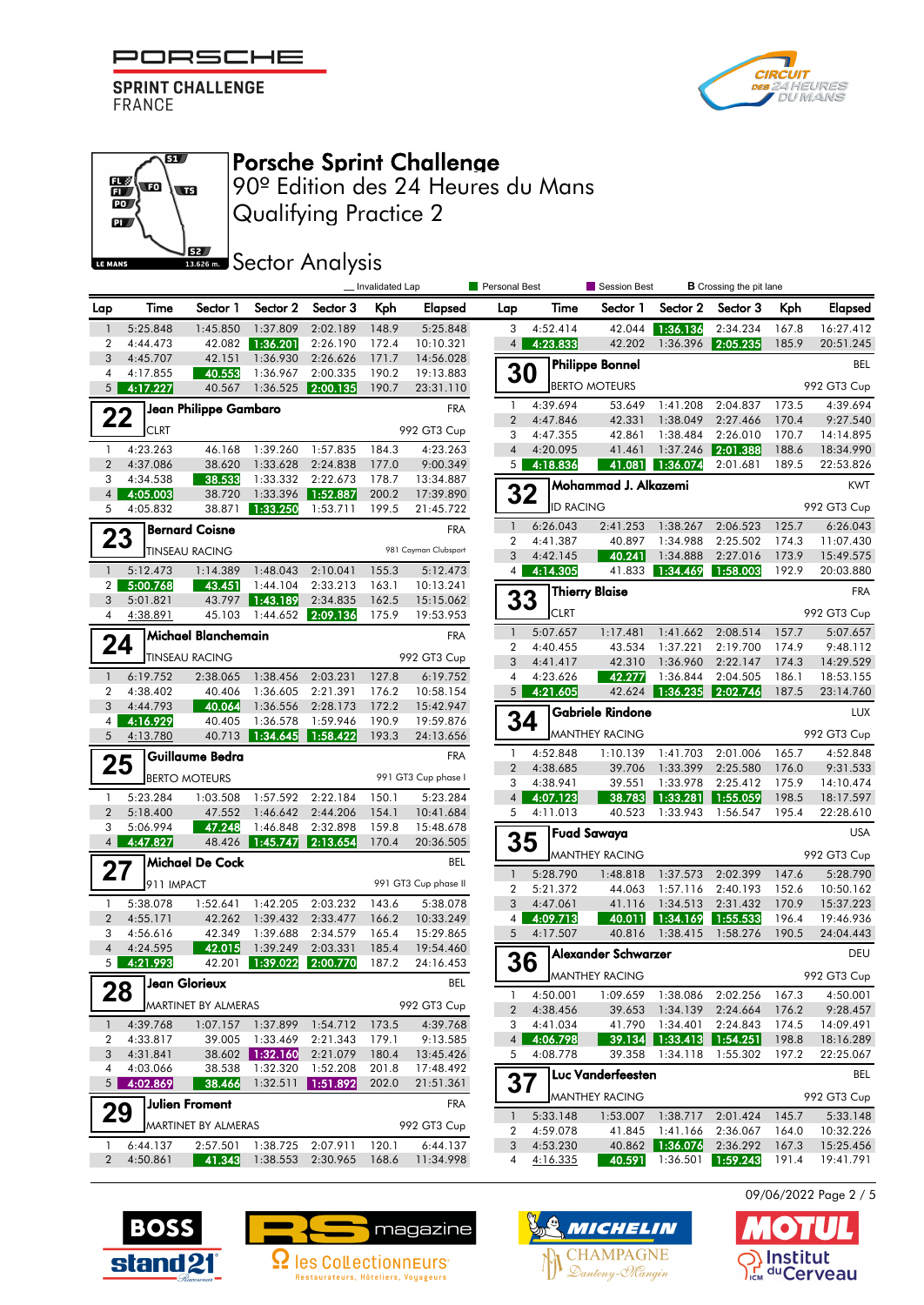

எ

Œ

**S2** 

 $\mathbb{E}\left($  to

PO<sub>J</sub>  $\mathbf{p}$ 

LE MANS



# Porsche Sprint Challenge

Qualifying Practice 2 90º Edition des 24 Heures du Mans

**SECTOR** Analysis

|                                  |    | Invalidated Lap      |                        |                      |                                  |                | Personal Best<br><b>B</b> Crossing the pit lane<br>Session Best |                                  |                      |                               |                               |                          |                |                        |  |  |
|----------------------------------|----|----------------------|------------------------|----------------------|----------------------------------|----------------|-----------------------------------------------------------------|----------------------------------|----------------------|-------------------------------|-------------------------------|--------------------------|----------------|------------------------|--|--|
| Lap                              |    | Time                 | Sector 1               | Sector 2             | Sector 3                         | Kph            | Elapsed                                                         | Lap                              | Time                 | Sector 1                      | Sector 2                      | Sector 3                 | Kph            | <b>Elapsed</b>         |  |  |
| 5 <sup>1</sup>                   |    | 4:20.910             | 43.300                 | 1:36.432             | 2:01.178                         | 188.0          | 24:02.701                                                       |                                  |                      | <b>Etienne Garrouste</b>      |                               |                          |                | <b>FRA</b>             |  |  |
|                                  | 43 |                      | <b>Lionel Rigaud</b>   |                      |                                  |                | <b>FRA</b>                                                      | 56                               | <b>DS EVENTS</b>     |                               |                               |                          |                | 981 Cayman Clubsport   |  |  |
|                                  |    | <b>DSR RACING</b>    |                        |                      |                                  |                | 991 GT3 Cup phase II                                            | 1                                | 5:09.889             | 1:06.973                      | 1:49.332                      | 2:13.584                 | 156.6          | 5:09.889               |  |  |
| $\mathbf{1}$                     |    | 6:30.621             | 2:39.695               | 1:40.982             | 2:09.944                         | 124.2          | 6:30.621                                                        | $\overline{2}$                   | 5:01.527             | 43.753                        | 1:44.747                      | 2:33.027                 | 162.7          | 10:11.416              |  |  |
| $\overline{2}$                   |    | 4:53.426             | 42.049                 | 1:39.082             | 2:32.295                         | 167.2          | 11:24.047                                                       | 3                                | 5:01.433             | 43.272                        | 1:41.570                      | 2:36.591                 | 162.7          | 15:12.849              |  |  |
| 3                                |    | 4:50.945             | 42.302                 | 1:38.371             | 2:30.272                         | 168.6          | 16:14.992                                                       | $\overline{4}$                   | 4:36.888             | 45.175                        | 1:44.679                      | 2:07.034                 | 177.2          | 19:49.737              |  |  |
| 4                                |    | 4:21.774             | 41.749                 | 1:38.006             | 2:02.019                         | 187.4          | 20:36.766                                                       | 5                                | 4:32.660             | 43.627                        | 1:42.720                      | 2:06.313                 | 179.9          | 24:22.397              |  |  |
|                                  | 44 | <b>Cyril Caillo</b>  |                        |                      |                                  |                | <b>FRA</b>                                                      | 57                               |                      | Guillaume Raynaud             |                               |                          | <b>FRA</b>     |                        |  |  |
|                                  |    |                      | RACING TECHNOLOGY      |                      |                                  |                | 991 GT3 Cup phase II                                            |                                  | <b>DS EVENTS</b>     |                               |                               |                          |                | 981 Cayman Clubsport   |  |  |
| -1                               |    | 5:49.579             | 1:59.865               | 1:44.597             | 2:05.117                         | 138.8          | 5:49.579                                                        | $\mathbf{1}$                     | 6:18.388             | 2:20.253                      | 1:45.577                      | 2:12.558                 | 128.3          | 6:18.388               |  |  |
| $\overline{2}$                   |    | 4:59.800             | 40.599                 | 1:37.472             | 2:41.729                         | 163.6          | 10:49.379                                                       | $\overline{2}$                   | 5:02.525             | 44.053                        | 1:43.180                      | 2:35.292                 | 162.1          | 11:20.913              |  |  |
| 3                                |    | 4:53.379             | 41.255                 | 1:36.950             | 2:35.174                         | 167.2          | 15:42.758                                                       | 3                                | 5:08.463             | 44.082                        | 1:45.420                      | 2:38.961                 | 159.0          | 16:29.376              |  |  |
| $\overline{4}$<br>5 <sup>1</sup> |    | 4:16.503<br>4:14.058 | 40.866<br>40.701       | 1:38.237<br>1:36.236 | 1:57.400<br>1:57.121             | 191.2<br>193.1 | 19:59.261<br>24:13.319                                          | 4                                | 4:36.546             | 43.687                        | 1:43.501                      | 2:09.358                 | 177.4          | 21:05.922              |  |  |
|                                  |    |                      | <b>Yves Provins</b>    |                      |                                  |                | <b>FRA</b>                                                      | 58                               |                      |                               | André Zaphirato<br><b>FRA</b> |                          |                |                        |  |  |
|                                  | 45 |                      | <b>BERTO MOTEURS</b>   |                      |                                  |                |                                                                 |                                  | <b>DS EVENTS</b>     |                               |                               |                          |                | 981 Cayman Clubsport   |  |  |
|                                  |    |                      |                        |                      |                                  |                | 992 GT3 Cup                                                     | $\mathbf{1}$                     | 6:34.110             | 2:25.415                      | 1:48.489                      | 2:20.206                 | 123.1          | 6:34.110               |  |  |
| $\mathbf{1}$                     |    | 5:23.556             | 1:40.446               | 1:35.701             | 2:07.409                         | 150.0          | 5:23.556                                                        | $\overline{2}$                   | 5:11.960             | 44.808                        | 1:46.366                      | 2:40.786                 | 157.2          | 11:46.070              |  |  |
| $\overline{2}$<br>3              |    | 4:40.024<br>4:38.798 | 40.855<br>40.442       | 1:34.751<br>1:34.523 | 2:24.418<br>2:23.833             | 175.2<br>175.9 | 10:03.580<br>14:42.378                                          | 3<br>4                           | 5:09.407<br>4:36.970 | 44.322<br>44.315              | 1:44.578<br>1:44.333          | 2:40.507<br>2:08.322     | 158.5<br>177.1 | 16:55.477<br>21:32.447 |  |  |
| 4                                |    | 4:11.426             | 40.175                 | 1:34.441             | 1:56.810                         | 195.1          | 18:53.804                                                       |                                  |                      | <b>Adrian D'Silva</b>         |                               |                          |                | <b>MYS</b>             |  |  |
| 5                                |    | 4:09.206             | 40.091                 | 1:33.117             | 1:55.998                         | 196.8          | 23:03.010                                                       | 61                               |                      |                               |                               |                          |                |                        |  |  |
|                                  | 46 |                      | Gregg Gorski           |                      |                                  |                | <b>USA</b>                                                      |                                  |                      | <b>EARL BAMBER MOTORSPORT</b> |                               |                          |                | 991 GT3 R              |  |  |
|                                  |    |                      | <b>HRT PERFORMANCE</b> |                      |                                  |                | 992 GT3 Cup                                                     | $\mathbf{1}$<br>$\overline{2}$   | 6:45.901<br>4:44.291 | 2:58.592<br>40.934            | 1:41.834<br>1:36.015          | 2:05.475<br>2:27.342     | 119.6<br>172.5 | 6:45.901<br>11:30.192  |  |  |
| $\mathbf{1}$                     |    | 5:48.266             | 2:09.472               | 1:36.917             | 2:01.877                         | 139.4          | 5:48.266                                                        | 3                                | 4:38.559             | 39.728                        | 1:34.251                      | 2:24.580                 | 176.1          | 16:08.751              |  |  |
| $\overline{2}$                   |    | 4:55.451             | 42.452                 | 1:34.912             | 2:38.087                         | 166.0          | 10:43.717                                                       | 4                                | 4:12.073             | 39.621                        | 1:34.739                      | 1:57.713                 | 194.6          | 20:20.824              |  |  |
| 3                                |    | 4:46.921             | 42.097                 | 1:35.113             | 2:29.711                         | 171.0          | 15:30.638                                                       |                                  |                      | <b>Ioannis Plagos</b>         |                               |                          |                | <b>GRC</b>             |  |  |
| $\overline{4}$                   |    | 4:13.983             | 41.918                 | 1:34.234             | 1:57.831                         | 193.1          | 19:44.621                                                       | 62                               |                      |                               |                               |                          |                |                        |  |  |
| 5                                |    | 4:18.315             | 41.910                 | 1:35.977             | 2:00.428                         | 189.9          | 24:02.936                                                       |                                  |                      | AD MOMENTUM RACING by VTP     |                               |                          |                | 981 Cayman Clubsport   |  |  |
|                                  | 47 |                      | Kim André Hauschild    |                      |                                  |                | DEU                                                             | $\overline{1}$<br>$\overline{2}$ | 6:47.694<br>5:19.139 | 2:59.171<br>46.480            | 1:44.388<br>1:50.372          | 2:04.135<br>2:42.287     | 119.0<br>153.7 | 6:47.694<br>12:06.833  |  |  |
|                                  |    |                      | <b>HRT PERFORMANCE</b> |                      |                                  |                | 992 GT3 Cup                                                     | 3                                | 5:08.151             | 42.021                        | 1:39.176                      | 2:46.954                 | 159.2          | 17:14.984              |  |  |
| $\mathbf{1}$                     |    | 4:52.418             | 1:10.653               | 1:38.836             | 2:02.929                         | 166.0          | 4:52.418                                                        | 4                                | 4:22.252             | 41.610                        | 1:39.440                      | 2:01.202                 | 187.0          | 21:37.236              |  |  |
| $\overline{2}$                   |    | 4:37.272             | 39.033                 | 1:33.104             | 2:25.135                         | 176.9          | 9:29.690                                                        |                                  |                      | Dimitri Verza                 |                               |                          |                | <b>FRA</b>             |  |  |
| 3                                |    | 4:36.963             | 39.404                 | 1:33.269             | 2:24.290                         | 177.1          | 14:06.653                                                       | 64                               |                      |                               |                               |                          |                |                        |  |  |
| 4                                |    | 4:04.193             | 38.402                 | 1:32.564             | 1:53.227                         | 200.9          | 18:10.846                                                       |                                  |                      | <b>CG MOTORSPORT</b>          |                               |                          |                | 718 Cayman Clubsport   |  |  |
| 5                                |    | 4:03.349             | 38.211                 | 1:32.689             | 1:52.449                         | 201.6          | 22:14.195                                                       | $\mathbf{1}$                     | 6:44.017             | 2:31.784                      | 1:50.121                      | 2:22.112                 | 120.1          | 6:44.017               |  |  |
|                                  | 48 | Kerong Li            |                        |                      |                                  |                | <b>CHN</b>                                                      | $\overline{2}$<br>3              | 4:55.826             | 43.069                        | 1:40.030                      | 2:32.727                 | 165.8          | 11:39.843              |  |  |
|                                  |    |                      | <b>HRT PERFORMANCE</b> |                      |                                  |                | 992 GT3 Cup                                                     | $\overline{4}$                   | 4:52.824<br>4:28.514 | 42.852<br>43.766              | 1:40.147<br>1:40.544          | 2:29.825<br>2:04.204     | 167.5<br>182.7 | 16:32.667<br>21:01.181 |  |  |
|                                  |    | 5:45.447             |                        |                      | 2:05.634 1:38.547 2:01.266 140.5 |                | 5:45.447                                                        |                                  |                      | Howard Blank                  |                               |                          |                | <b>USA</b>             |  |  |
| $\overline{2}$                   |    | 4:50.877             | 40.364                 | 1:35.778             | 2:34.735                         | 168.6          | 10:36.324                                                       | 66                               |                      |                               |                               |                          |                |                        |  |  |
| 3                                |    | 4:50.578             | 40.375                 | 1:34.407             | 2:35.796                         | 168.8          | 15:26.902                                                       |                                  | <b>CLRT</b>          |                               |                               |                          |                | 992 GT3 Cup            |  |  |
| 4                                | 5  | 4:15.368<br>4:20.602 | 40.166                 | 1:36.523             | 1:36.076 1:59.126                | 192.1          | 19:42.270                                                       | $\overline{1}$                   | 5:23.295             |                               | 1:38.394 1:36.778             | 2:08.123                 | 150.1          | 5:23.295               |  |  |
|                                  |    |                      | 43.145                 |                      | 2:00.934                         | 188.2          | 24:02.872                                                       | 2<br>3                           | 4:46.705<br>4:43.274 | 43.220                        | 1:35.636                      | 2:27.849<br>2:28.007     | 171.1<br>173.2 | 10:10.000              |  |  |
|                                  | 49 |                      | Aurelijus Rusteika     |                      |                                  |                | LTU                                                             | 4                                | 4:16.974             | 40.356                        | 40.319  1:34.948<br>1:35.710  | 2:00.908                 | 190.9          | 14:53.274<br>19:10.248 |  |  |
|                                  |    |                      | <b>HRT PERFORMANCE</b> |                      |                                  |                | 992 GT3 Cup                                                     |                                  | $5$ 4:16.036         | 40.041                        | 1:35.174                      | 2:00.821                 | 191.6          | 23:26.284              |  |  |
| $\mathbf{1}$                     |    | 5:27.857             | 1:45.004               | 1:37.851             | 2:05.002                         | 148.0          | 5:27.857                                                        |                                  |                      | Julien Goujat                 |                               |                          |                | <b>FRA</b>             |  |  |
| 2                                |    | 4:59.527             | 46.052                 | 1:39.824             | 2:33.651                         | 163.8          | 10:27.384                                                       | 67                               |                      |                               |                               |                          |                | 718 Cayman Clubsport   |  |  |
| 3<br>4 <sup>1</sup>              |    | 4:42.470<br>4:12.619 | 40.727<br>40.651       | 1:34.331<br>1:34.274 | 2:27.412<br>1:57.694             | 173.7<br>194.2 | 15:09.854<br>19:22.473                                          |                                  |                      | <b>RIVIERA MOTORSPORT</b>     |                               | 2:12.767 119.1           |                |                        |  |  |
| 5                                |    | 4:17.882             | 39.487                 |                      | 1:34.725 2:03.670                | 190.2          | 23:40.355                                                       | 1<br>$\overline{2}$              | 6:47.340<br>5:01.470 | 2:51.702                      | 1:42.871                      | 43.894 1:40.633 2:36.943 | 162.7          | 6:47.340<br>11:48.810  |  |  |
|                                  |    |                      |                        |                      |                                  |                |                                                                 |                                  |                      |                               |                               |                          |                |                        |  |  |



 $\bullet$ 

nstitut S<sub>ICM</sub> du Cerveau





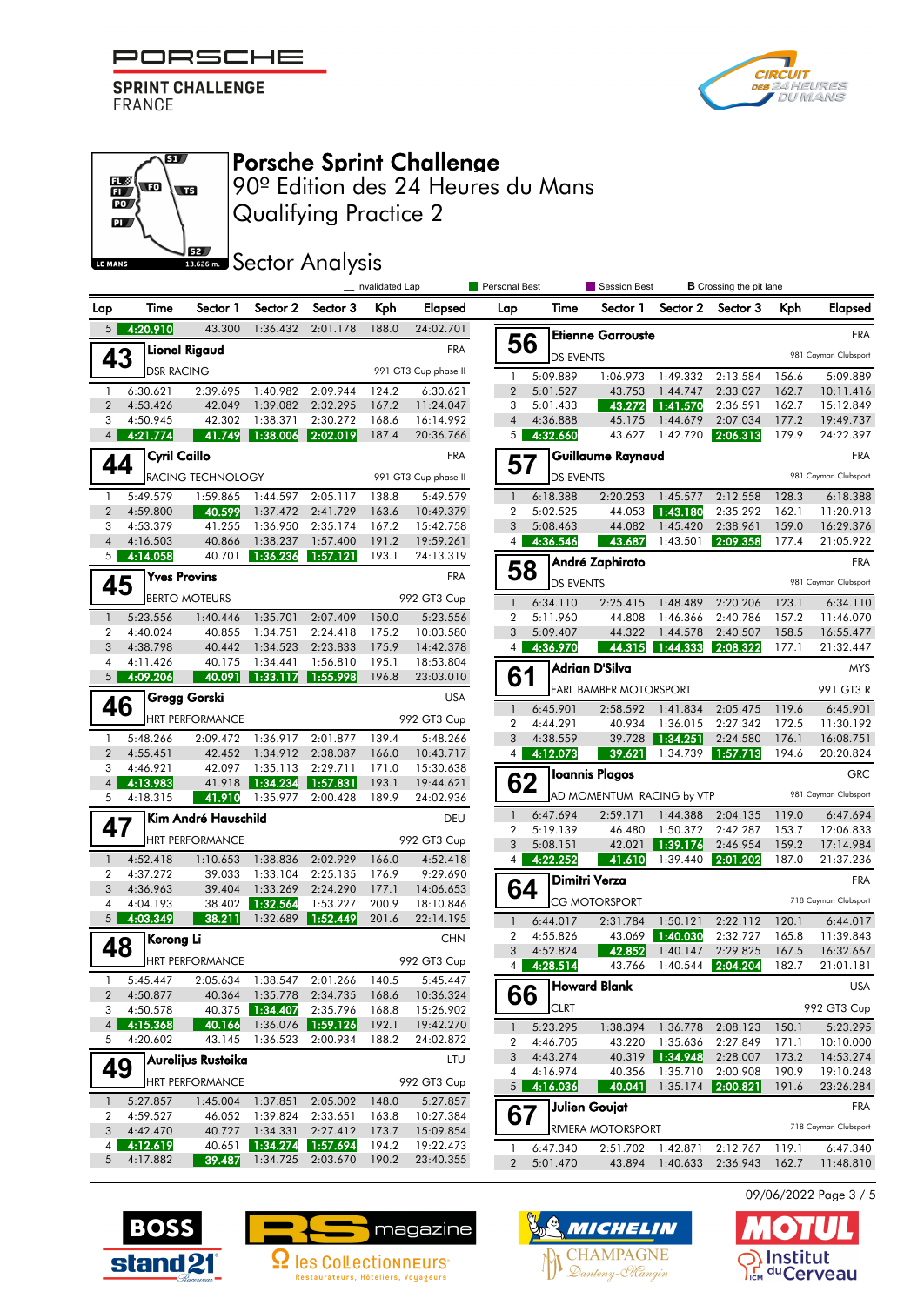



#### எ  $\mathbb{E}\left($  to **ST** PO<sub>J</sub>  $\mathbf{p}$ **S2** LE MANS

Porsche Sprint Challenge

Qualifying Practice 2 90º Edition des 24 Heures du Mans

**SECOLOGY** Analysis

|                                |                               |                          |                      | _Invalidated Lap               |                | <b>Personal Best</b>   |                                | Session Best         |                         | <b>B</b> Crossing the pit lane |                                |                |                        |
|--------------------------------|-------------------------------|--------------------------|----------------------|--------------------------------|----------------|------------------------|--------------------------------|----------------------|-------------------------|--------------------------------|--------------------------------|----------------|------------------------|
| Lap                            | Time                          | Sector 1                 | Sector 2             | Sector 3                       | Kph            | Elapsed                | Lap                            | Time                 | Sector 1                | Sector 2                       | Sector 3                       | <b>Kph</b>     | <b>Elapsed</b>         |
| 3                              | 5:02.707                      | 42.322                   | 1:39.873             | 2:40.512                       | 162.0          | 16:51.517              |                                |                      | Roberto Fecchio         |                                |                                |                | <b>ITA</b>             |
| $\overline{4}$                 | 4:26.757                      | 42.313                   | 1:40.159             | 2:04.285                       | 183.9          | 21:18.274              | 80                             | <b>GDL RACING</b>    |                         |                                |                                |                | 991 GT3 Cup phase II   |
| 68                             |                               | Didier Jardin            |                      |                                |                | <b>FRA</b>             | $\mathbf{1}$                   | 6:03.571             | 2:15.595                | 1:40.142                       | 2:07.834                       | 133.5          | 6:03.571               |
|                                |                               | <b>CG MOTORSPORT</b>     |                      |                                |                | 981 Cayman Clubsport   | 2                              | 4:56.786             | 43.000                  | 1:38.168                       | 2:35.618                       | 165.3          | 11:00.357              |
| $\mathbf{1}$                   | 5:25.651                      | 1:16.921                 | 1:47.737             | 2:20.993                       | 149.0          | 5:25.651               | 3                              | 4:49.898             | 42.938                  | 1:38.246                       | 2:28.714                       | 169.2          | 15:50.255              |
| $\overline{2}$<br>3            | 5:21.288                      | 46.452<br>45.782         | 1:48.694             | 2:46.142                       | 152.7          | 10:46.939              | 4                              | 4:28.013             | 44.251                  | 1:38.810                       | 2:04.952                       | 183.0          | 20:18.268              |
| $\overline{4}$                 | 5:13.491<br>4:50.210          | 45.455                   | 1:45.900<br>1:46.977 | 2:41.809<br>2:17.778           | 156.5<br>169.0 | 16:00.430<br>20:50.640 | 81                             |                      | Jim Michaelian          |                                |                                |                | <b>USA</b>             |
|                                |                               | <b>Fabian Bouche</b>     |                      |                                |                | <b>FRA</b>             |                                | <b>GDL RACING</b>    |                         |                                |                                |                | 991 GT3 Cup phase II   |
| 70                             |                               | <b>REMPP RACING</b>      |                      |                                |                | 981 Cayman Clubsport   | $\mathbf{1}$                   | 5:25.610             | 1:22.941                | 1:42.994                       | 2:19.675                       | 149.0          | 5:25.610               |
|                                |                               |                          |                      |                                |                |                        | $\overline{2}$                 | 5:08.851             | 46.025                  | 1:42.509                       | 2:40.317                       | 158.8          | 10:34.461              |
| $\mathbf{1}$<br>$\overline{2}$ | 7:07.468<br>5:09.248          | 2:57.103<br>45.098       | 1:48.411<br>1:45.425 | 2:21.954<br>2:38.725           | 113.5<br>158.6 | 7:07.468<br>12:16.716  | 3<br>$\overline{4}$            | 4:58.776<br>4:36.596 | 43.960<br>44.785        | 1:41.831<br>1:43.923           | 2:32.985<br>2:07.888           | 164.2<br>177.3 | 15:33.237<br>20:09.833 |
| 3                              | 5:11.734                      | 45.323                   | 1:43.251             | 2:43.160                       | 157.4          | 17:28.450              |                                |                      | Stefano Borghi          |                                |                                |                | <b>ITA</b>             |
|                                | 4:40.129                      | 44.696                   |                      | 1:43.634 2:11.799              | 175.1          | 22:08.579              | 82                             |                      |                         |                                |                                |                |                        |
|                                |                               | Hervé Glinche            |                      |                                |                | <b>FRA</b>             |                                | <b>GDL RACING</b>    |                         |                                |                                |                | 991 GT3 Cup phase II   |
| 72                             |                               | <b>GLINCHE RACING</b>    |                      |                                |                | 981 Cayman Clubsport   | $\mathbf{1}$<br>$\overline{2}$ | 4:36.772             | 54.811<br>41.421        | 1:40.448<br>1:37.643           | 2:01.513<br>2:30.148           | 175.3<br>169.6 | 4:36.772<br>9:25.984   |
| $\mathbf{1}$                   | 6:48.306                      | 2:50.546                 | 1:44.820             | 2:12.940                       | 118.9          | 6:48.306               | 3                              | 4:49.212<br>4:48.248 | 41.591                  | 1:37.837                       | 2:28.820                       | 170.2          | 14:14.232              |
| $\overline{2}$                 | 5:01.273                      | 43.897                   | 1:40.635             | 2:36.741                       | 162.8          | 11:49.579              | $\overline{4}$                 | 4:19.031             | 40.676                  | 1:36.710                       | 2:01.645                       | 189.4          | 18:33.263              |
| 3                              | 5:02.558                      | 43.023                   | 1:41.183             | 2:38.352                       | 162.1          | 16:52.137              | 5                              | 4:18.758             | 41.265                  | 1:36.948                       | 2:00.545                       | 189.6          | 22:52.021              |
| $\overline{4}$                 | 4:28.099                      | 42.734                   | 1:40.901             | 2:04.464                       | 183.0          | 21:20.236              |                                |                      | <b>Bashar Mardini</b>   |                                |                                |                | <b>UAE</b>             |
|                                | <b>Romuald Valichon</b><br>73 |                          |                      |                                |                | <b>FRA</b>             | 83                             |                      | <b>HUBER RACING</b>     |                                |                                |                | 992 GT3 Cup            |
|                                | 911 IMPACT                    |                          |                      |                                |                | 718 Cayman Clubsport   | 1                              | 4:29.308             | 58.782                  | 1:34.856                       | 1:55.670                       | 180.2          | 4:29.308               |
| $\mathbf{1}$                   | 5:49.314                      | 1:57.966                 | 1:41.958             | 2:09.390                       | 138.9          | 5:49.314               | $\overline{2}$                 | 4:36.631             | 38.477                  | 1:32.288                       | 2:25.866                       | 177.3          | 9:05.939               |
| $\overline{2}$                 | 5:07.942                      | 43.433                   | 1:40.948             | 2:43.561                       | 159.3          | 10:57.256              | 3                              | 4:38.526             | 38.600                  | 1:33.076                       | 2:26.850                       | 176.1          | 13:44.465              |
| 3<br>$\overline{4}$            | 4:55.347                      | 42.796<br>42.744         | 1:40.531<br>1:40.704 | 2:32.020                       | 166.1          | 15:52.603              | 4 <sup>1</sup><br>5            | 4:03.737             | 38.445<br>40.624        | 1:32.505                       | 1:52.787                       | 201.3          | 17:48.202              |
|                                | 4:26.782                      |                          |                      | 2:03.334                       | 183.9          | 20:19.385              |                                | 4:11.081             |                         | 1:34.128                       | 1:56.329                       | 195.4          | 21:59.283              |
| 76                             |                               | <b>Bertrand Dumarcet</b> |                      |                                |                | <b>FRA</b>             | 84                             | Kai Pfister          |                         |                                |                                |                | DEU                    |
|                                |                               | <b>CG MOTORSPORT</b>     |                      |                                |                | 718 Cayman Clubsport   |                                |                      | <b>HUBER RACING</b>     |                                |                                |                | 992 GT3 Cup            |
| $\mathbf{1}$                   | 4:40.866                      | 54.185                   | 1:42.291             | 2:04.390                       | 172.8          | 4:40.866               | $\mathbf{1}$                   | 4:40.976             | 1:06.028                | 1:36.464                       | 1:58.484                       | 172.7          | 4:40.976               |
| $\overline{2}$<br>3            | 4:53.125<br>4:42.193          | 42.448<br>42.095         | 1:40.152<br>1:40.134 | 2:30.525<br>2:19.964           | 167.3<br>173.8 | 9:33.991<br>14:16.184  | $\overline{2}$<br>3            | 4:40.839<br>4:43.249 | 39.857<br>40.190        | 1:33.359<br>1:34.828           | 2:27.623<br>2:28.231           | 174.7<br>173.2 | 9:21.815<br>14:05.064  |
| $\overline{4}$                 | 4:25.490                      | 41.920                   | 1:39.366             | 2:04.204                       | 184.8          | 18:41.674              | $\vert$ 4                      | 4:08.406             | 39.459                  | 1:33.786                       | 1:55.161                       | 197.5          | 18:13.470              |
| 5 <sub>1</sub>                 | 4:23.890                      | 42.072                   | 1:39.470             | 2:02.348                       | 185.9          | 23:05.564              | 5                              | 4:11.027             | 39.402                  | 1:34.321                       | 1:57.304                       | 195.4          | 22:24.497              |
|                                |                               | <b>Tugdual Rabreau</b>   |                      |                                |                | <b>FRA</b>             |                                |                      | <b>David Kiefer</b>     |                                |                                |                | DEU                    |
| $\prime\prime$                 | <b>CLRT</b>                   |                          |                      |                                |                | 992 GT3 Cup            | 85                             |                      | <b>HUBER RACING</b>     |                                |                                |                | 981 Cayman Clubsport   |
| $\mathbf{1}$                   | 4:25.040                      | 46.848                   | 1:39.578             | 1:58.614                       | 183.1          | 4:25.040               | 1                              | 7:18.191             | 3:05.141                | 1:44.385                       | 2:28.665                       | 110.8          | 7:18.191               |
| $\overline{2}$                 | 4:35.810                      | 39.038                   | 1:33.916             | 2:22.856                       | 177.9          | 9:00.850               | $\overline{2}$                 | 4:58.834             | 44.011                  | 1:41.362                       | 2:33.461                       | 164.1          | 12:17.025              |
|                                | 3 4:36.964                    |                          |                      | 38.919 1:33.217 2:24.828 177.1 |                | 13:37.814              | 3                              | 5:06.090             |                         |                                | 42.483 1:40.207 2:43.400 160.3 |                | 17:23.115              |
| 4                              | 4:05.712                      |                          | 38.673 1:32.796      | 1:54.243                       | 199.6          | 17:43.526              |                                | 4 4:26.827           |                         |                                | 41.924 1:39.993 2:04.910 183.8 |                | 21:49.942              |
| 5 <sub>1</sub>                 | 4:05.294                      | 38.421                   |                      | 1:32.965 1:53.908              | 200.0          | 21:48.820              | 86                             |                      | Stefano Höge            |                                |                                |                | DEU                    |
|                                | <b>Steve Liauorish</b><br>79  |                          |                      |                                |                | GBR                    |                                |                      | <b>HUBER RACING</b>     |                                |                                |                | 981 Cayman Clubsport   |
|                                | <b>GDL RACING</b>             |                          |                      |                                |                | 992 GT3 Cup            | 1                              | 7:10.645             | 3:04.327                |                                | 1:43.237 2:23.081              | 112.7          | 7:10.645               |
| $\mathbf{1}$                   | 5:20.803                      | 1:37.911                 | 1:36.739             | 2:06.153                       | 151.3          | 5:20.803               | $\overline{2}$                 | 5:03.023             | 44.240                  | 1:42.505                       | 2:36.278                       | 161.9          | 12:13.668              |
| 2                              | 4:37.780                      | 39.776                   | 1:35.217             | 2:22.787                       | 176.6          | 9:58.583               | 3                              | 5:11.250             | 43.073                  | 1:40.372                       | 2:47.805                       | 157.6          | 17:24.918              |
| 3<br>$\overline{4}$            | 4:34.800<br>4:12.313          | 40.481<br>41.043         | 1:35.643             | 2:18.676<br>1:34.842 1:56.428  | 178.5<br>194.4 | 14:33.383<br>18:45.696 | 4 <sup>1</sup>                 | 4:25.819             | 42.372                  | 1:39.361                       | 2:04.086                       | 184.5          | 21:50.737              |
| 5                              | 4:10.528                      | 39.395                   | 1:34.591             | 1:56.542                       | 195.8          | 22:56.224              | 88                             |                      | <b>Olivier Baharian</b> |                                |                                |                | <b>FRA</b>             |
|                                |                               |                          |                      |                                |                |                        |                                | <b>CLRT</b>          |                         |                                |                                |                | 992 GT3 Cup            |

1 5:25.486 1:45.534 1:36.436 2:03.516 149.1 5:25.486

09/06/2022 Page 4 / 5